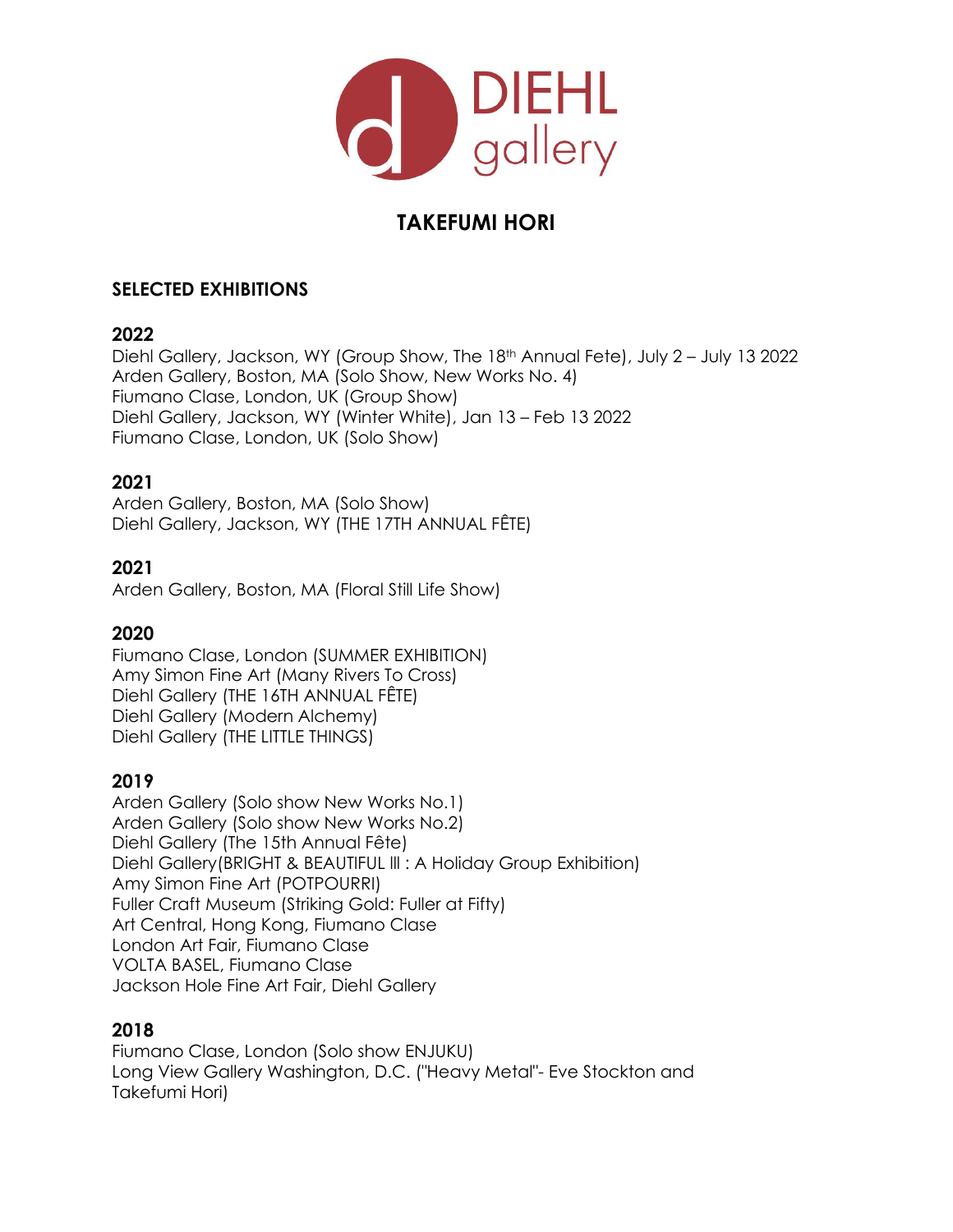

Amy Simon Fine Art, Walking On Sunshine, (Group Show) London Art Fair, London, Fiumano Clase Pulse Art Fair Miami, Fiumano Clase

### **2017**

Long View Gallery, Washington, D.C.(Solo show New Work) Chicago Art Source, Source, IL (New Works) Pulse Art Fair Miami, Fiumano Clase London Art Fair, London, Fiumano Clase Art Central, Hong Kong, Fiumano Clase

### **2016**

Fiumano Projects, London (Solo show MIYABI:INTRANSIGENT ELEGANCE') Fiumano Projects' SUMMER EXHIBITION-CELEBRATING 15 YEARS, London Long View Gallery, Washington, D.C. (Solo show Treasures) London Art Fair, London, Fiumano Clase Start Art Fair, London, Fiumano Clase Scope Basel, Basel, Fiumano Clase

# **2015**

London Art Fair, London START Art Fair, London HB Home, New York, NY Long View Gallery, Washington, D.C. Boston Art Inc, MA Chicago Art Source, IL

### **2014**

Long View Gallery, Washington, D.C. ( Gilded solo show ) Long View Gallery, Washington, D.C. ( Refresh IV group show) HB Home, New York, NY Boston Art Inc, MA Chicago Art Source, IL ( New Works ) Fiumano Fine Art, London ( Shibui, Scratching the Surface in Search of the Sublime solo show ) Fiumano Fine Art, London ( Summer Salon group show ) London Art Fair, London

### **2013**

HB Home, New York, NY Boston Art Inc, MA Chicago Art Source, IL Long View Gallery, Washington, D.C. (Refresh III) Fiumano Fine Art, London ( Summer Open House )